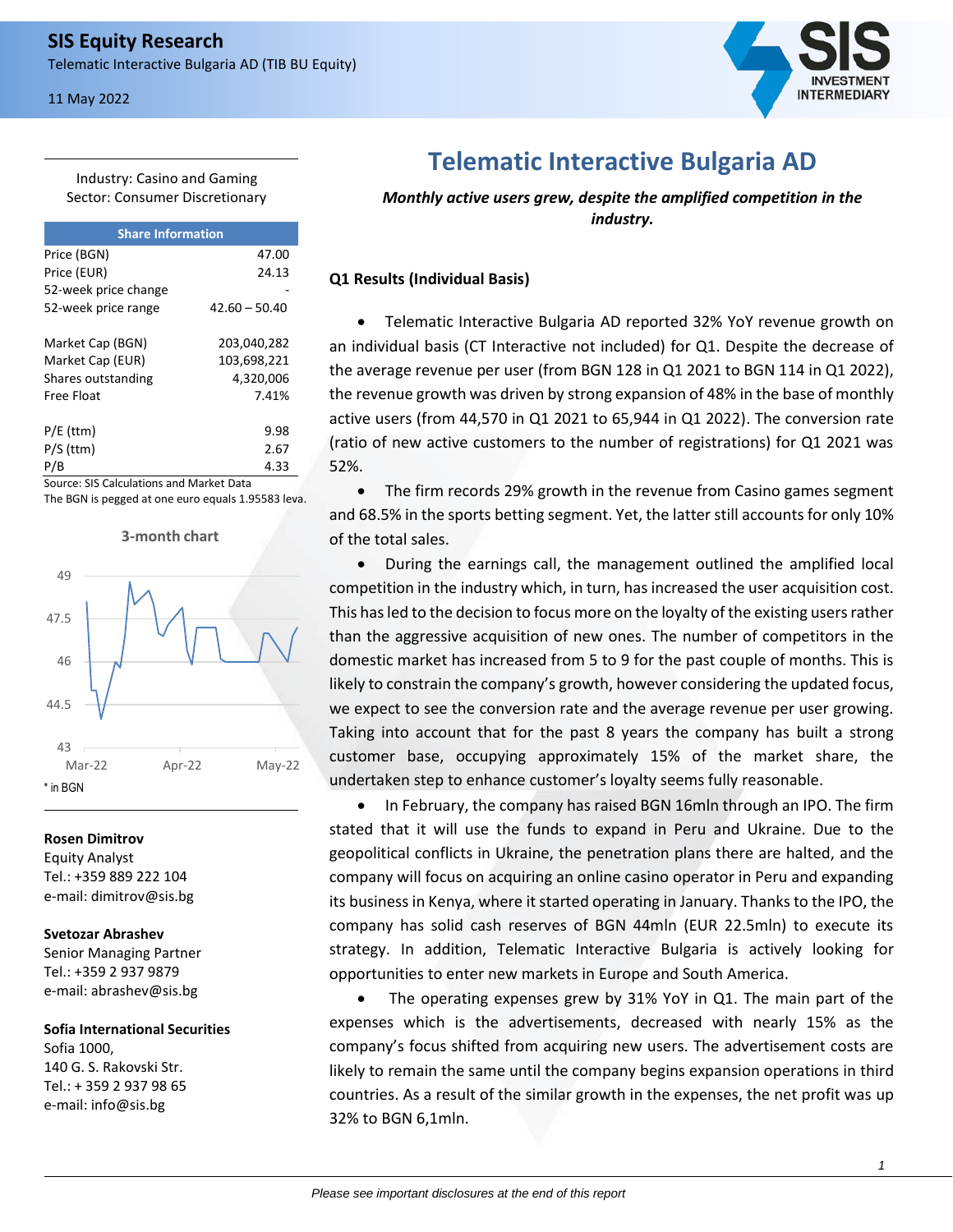# 11 May 2022



### **FINANCIAL SNAPSHOT**

|                          |           | <b>OARTERLY RESULTS</b> |          |                          |                                                                                     | <b>COMPANY DESCRIPTION</b> |                                 |        |        |
|--------------------------|-----------|-------------------------|----------|--------------------------|-------------------------------------------------------------------------------------|----------------------------|---------------------------------|--------|--------|
| <b>Financial Metrics</b> | Q1 2021   | Q1 2022                 | % Change | TTM                      | Telematic Interactive Bulgaria AD is a licensed online gambling operator. The       |                            |                                 |        |        |
| <b>Total Revenue</b>     | 17,139    | 22,538                  | 31.5%    | 76,109                   | company operates under the Palms Bet brand on 34 territories in Bulgaria.           |                            |                                 |        |        |
| Operating expenses       | 12,038    | 15,786                  | 31.1%    | 53,380                   | Online games generate all revenue, and the services offered are in two              |                            |                                 |        |        |
| EBIT                     | 5,101     | 6,752                   | 32.4%    | 22.729                   | directions - online casino and sports betting. The casino business offers online    |                            |                                 |        |        |
| <b>Operating Margin</b>  | 0         |                         | 0.2%     | 0                        | over 400 slot games, live casino, bingo and table games. In sports betting          |                            |                                 |        |        |
| EBITDA                   | 5,149     | 6,785                   | 31.8%    | 22,905                   | customers have the opportunity to bet on over 20,000 sporting events. The           |                            |                                 |        |        |
| Net profit               | 4.588     | 6,067                   | 32.2%    | 20,352                   | activity started in 2014 and is growing intensively, initially offering only casing |                            |                                 |        |        |
| Net Margin               | 27%       | 27%                     | 0.1%     | 0                        | games. In 2018, the company began to offer sports bets. The activity is entirely    |                            |                                 |        |        |
| <b>Total Assets</b>      | 32.391    | 54,875                  | 69.4%    | $\overline{\phantom{a}}$ |                                                                                     |                            | <b>ANNUAL FINANCIAL RESULTS</b> |        |        |
| Net Debt                 | $-22,265$ | -44,040                 | 97.8%    | $\overline{\phantom{a}}$ | Income Statement (BGN th                                                            | 2018                       | 2019                            | 2020   | 2021   |
| Debt-to-Equity           | 0         | 0                       |          |                          | <b>Operating Revenue</b>                                                            | 2.054                      | 4,606                           | 28.413 | 75.887 |

|                                   |           |                         |           |           | operating experises             | رت ر⊾    | ¬,⊥                      | ∠∪,¬∪    | JJ,JUU    |
|-----------------------------------|-----------|-------------------------|-----------|-----------|---------------------------------|----------|--------------------------|----------|-----------|
|                                   |           | <b>FINANCIAL RATIOS</b> |           |           | EBIT                            | 149      | 475                      | 8,133    | 22,729    |
| Per share                         | 2018      | 2019                    | 2020      | 2021      | <b>EBITDA</b>                   | 149      | 475                      | 8,341    | 22,905    |
| Number of shares                  | 4,000,000 | 4,000,000               | 4,000,000 | 4,000,000 | Net profit                      | (51)     | 288                      | 7,384    | 20,352    |
| <b>EPS</b>                        | $-0.01$   | 0.07                    | 1.85      | 5.09      |                                 |          |                          |          |           |
| <b>DPS</b>                        |           | 0.00                    | 0.00      | 0.00      | <b>Balance Sheet (BGN th)</b>   | 2018     | 2019                     | 2020     | 2021      |
|                                   |           |                         |           |           | Current assets                  | 1,275    | 1,367                    | 6,439    | 22,780    |
| <b>Growth &amp; Activity</b>      | 2018      | 2019                    | 2020      | 2021      | Cash & equiv.                   | 1,172    | 1,125                    | 5,311    | 22,265    |
| Revenue growth                    | 0.0%      | 124.3%                  | 520.8%    | 166.2%    | Non-current assets              | 522      | 1,007                    | 6,770    | 9,611     |
| Earnings growth                   | 0.0%      | 116.8%                  | 395.3%    | 160.9%    | PP&E and Inv. Properties        | 520      | 485                      | 277      | 287       |
| CAPEX growth                      |           | 0.0%                    | 0.0%      | 0.0%      | <b>Total Assets</b>             | 1,798    | 2,375                    | 13,209   | 32,391    |
| CAPEX/Revenue                     | 0.0%      | 0.0%                    | 0.0%      | 0.2%      | <b>Current Liablities</b>       | 282      | 593                      | 4,044    | 7,614     |
| Asset Turnover                    | 114.3%    | 194.0%                  | 216.5%    | 235.0%    | ST Loans                        |          |                          |          |           |
| <b>Working Capital Turnover</b>   | 0.0%      | 521.0%                  | 1804.4%   | 866.8%    | Non-current liabilities         | 22       |                          |          |           |
|                                   |           |                         |           |           | LT Loans                        |          |                          |          |           |
| <b>Return &amp; Profitability</b> | 2018      | 2019                    | 2020      | 2021      | <b>Total Liabilities</b>        | 303      | 593                      | 4,044    | 7,614     |
| <b>ROE</b>                        | $-3.4%$   | 16.1%                   | 80.6%     | 82.1%     | Equity                          | 1,494    | 1,782                    | 9,165    | 24,777    |
| <b>ROA</b>                        | $-2.8%$   | 12.1%                   | 55.9%     | 62.8%     | Net Working Capital             | 994      | 775                      | 2,395    | 15,166    |
| <b>ROIC</b>                       | $-3.4%$   | 16.1%                   | 80.6%     | 82.1%     | <b>Total Debt</b>               |          |                          |          |           |
| <b>EBITDA</b> margin              | 7.2%      | 10.3%                   | 29.2%     | 30.1%     | Net Debt                        | (1, 172) | (1, 125)                 | (5, 311) | (22, 265) |
| Operating margin                  | 7.2%      | 10.3%                   | 28.4%     | 29.9%     |                                 |          |                          |          |           |
| Net margin                        | $-2.5%$   | 6.2%                    | 25.8%     | 26.7%     | <b>Cash Flow Statement (BGN</b> | 2018     | 2019                     | 2020     | 2021      |
|                                   |           |                         |           |           | CF from operations              |          |                          | 10,878   | 23,591    |
| <b>Gearing &amp; Liquidity</b>    | 2018      | 2019                    | 2020      | 2021      | CF from investments             |          |                          | (6,687)  | (6, 330)  |
| Debt-to-Equity                    | 0.0       | 0.0                     | 0.0       | 0.0       | <b>CAPEX</b>                    |          | $\overline{\phantom{a}}$ |          | (182)     |
| Net Debt to EBITDA                | $-0.1$    | $-0.4$                  | $-1.6$    | $-1.0$    | Purchase of investments         |          |                          |          | (8,910)   |
| Interest coverage                 | 0.0       | 0.0                     | 0.0       | 0.0       | CF from financing               |          |                          | (5)      | (307)     |
| Cash ratio                        | 4.2       | 1.9                     | 1.3       | 2.9       | Change in debt                  |          |                          |          |           |
| Current ratio                     | 4.5       | 0.0                     | 0.0       | 0.0       | Paid interest                   |          |                          |          |           |
|                                   |           |                         |           |           |                                 |          |                          |          |           |

### **COMPANY DESCRIPTION**

| <b>ANNUAL FINANCIAL RESULTS</b> |          |          |          |           |  |  |
|---------------------------------|----------|----------|----------|-----------|--|--|
| Income Statement (BGN th        | 2018     | 2019     | 2020     | 2021      |  |  |
| <b>Operating Revenue</b>        | 2,054    | 4,606    | 28,413   | 75,887    |  |  |
| <b>Financial Income</b>         |          |          | 183      | 222       |  |  |
| <b>Total Revenue</b>            | 2,054    | 4,606    | 28,596   | 76,109    |  |  |
| Operating expenses              | 1,905    | 4,131    | 20,463   | 53,380    |  |  |
| <b>EBIT</b>                     | 149      | 475      | 8,133    | 22,729    |  |  |
| <b>EBITDA</b>                   | 149      | 475      | 8,341    | 22,905    |  |  |
| Net profit                      | (51)     | 288      | 7,384    | 20,352    |  |  |
| <b>Balance Sheet (BGN th)</b>   | 2018     | 2019     | 2020     | 2021      |  |  |
| Current assets                  | 1,275    | 1,367    | 6,439    | 22,780    |  |  |
| Cash & equiv.                   | 1,172    | 1,125    | 5,311    | 22,265    |  |  |
| Non-current assets              | 522      | 1,007    | 6,770    | 9,611     |  |  |
| PP&E and Inv. Properties        | 520      | 485      | 277      | 287       |  |  |
| <b>Total Assets</b>             | 1,798    | 2,375    | 13,209   | 32,391    |  |  |
| <b>Current Liablities</b>       | 282      | 593      | 4,044    | 7,614     |  |  |
| ST Loans                        |          |          |          |           |  |  |
| Non-current liabilities         | 22       |          |          |           |  |  |
| LT Loans                        |          |          |          |           |  |  |
| <b>Total Liabilities</b>        | 303      | 593      | 4,044    | 7,614     |  |  |
| <b>Equity</b>                   | 1,494    | 1,782    | 9,165    | 24,777    |  |  |
| Net Working Capital             | 994      | 775      | 2,395    | 15,166    |  |  |
| <b>Total Debt</b>               |          |          |          |           |  |  |
| Net Debt                        | (1, 172) | (1, 125) | (5, 311) | (22, 265) |  |  |
| <b>Cash Flow Statement (BGN</b> | 2018     | 2019     | 2020     | 2021      |  |  |
| CF from operations              |          |          | 10,878   | 23,591    |  |  |
| CF from investments             |          |          | (6,687)  | (6, 330)  |  |  |
| <b>CAPEX</b>                    |          |          |          | (182)     |  |  |

| <b>CAPEX</b>            |   |   |     | (182)   |
|-------------------------|---|---|-----|---------|
| Purchase of investments |   |   |     | (8,910) |
| CF from financing       |   |   | (5) | (307)   |
| Change in debt          | - | - |     |         |
| Paid interest           | - | - | -   |         |
| Paid dividends          | - | - |     | (281)   |
|                         |   |   |     |         |